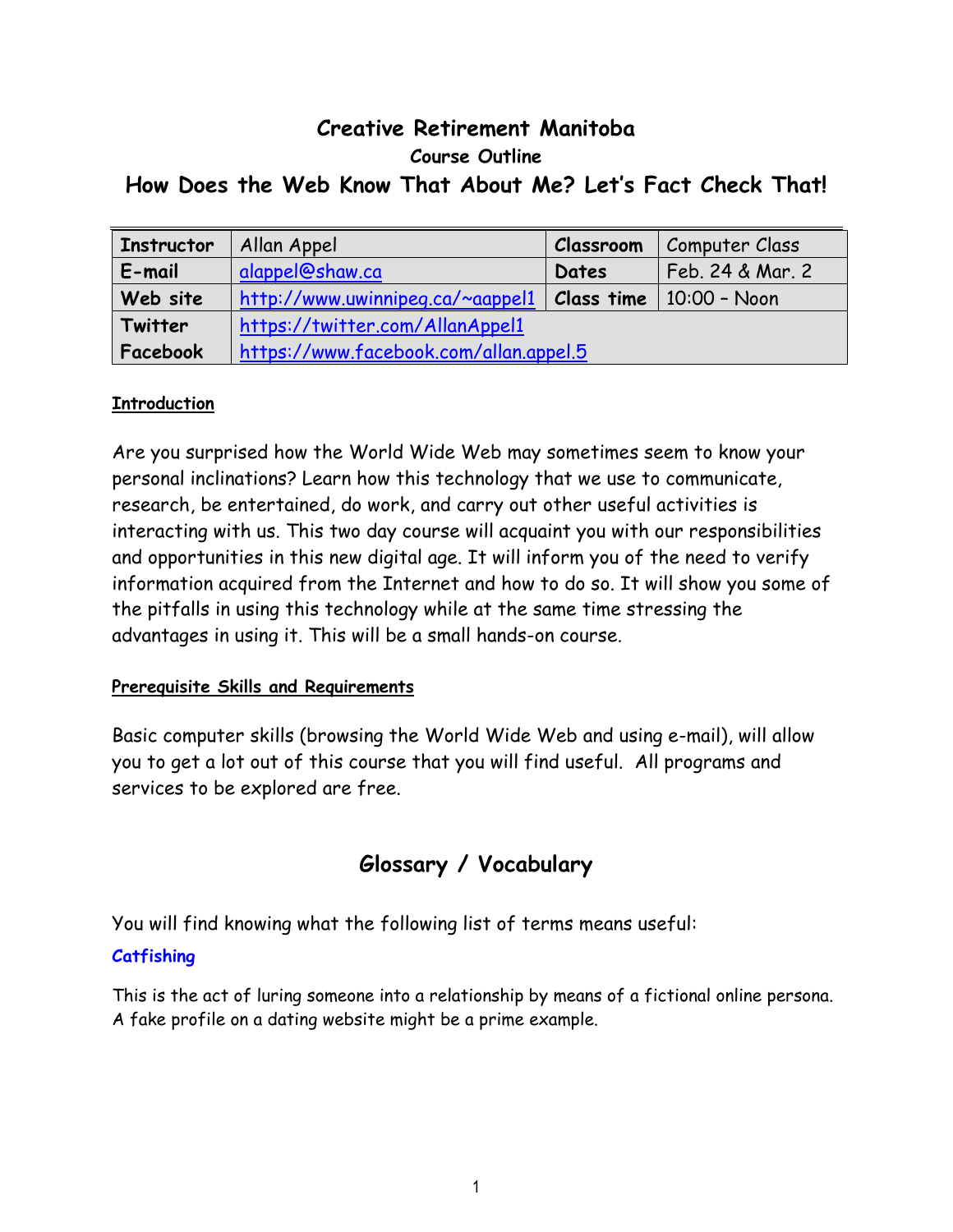#### **Cloud Computing**

Cloud computing and storage solutions provide users and enterprises with various capabilities to store and process their data in data centers. It relies on sharing of resources to achieve economies of scale, similar to a utility (like the electricity grid) over a network.

#### **Cookie**

This is a small piece of data sent from a website and stored in a user's web browser for the purpose of notifying the website of the user's previous activity.

#### **Digital Assets**

This term refers to files, including electronic e-mail, digital documents, audible content, motion pictures, and images that are stored on digital appliances, including personal computers, laptops, portable media players, tablets, and storage devices.

#### **Digital Citizenship**

Digital citizenship is the awareness of appropriate, responsible technology use.

#### **Digital Footprint**

Your digital footprint is all the stuff you leave behind as you use the Internet. Comments on social media, Skype calls, app use and email records - it's part of your online history and can potentially be seen by other people, or tracked in a database.

How do we leave digital footprints? This happens in many ways:

- **Websites And Online Shopping -** Retailers and product review sites often leave "cookies" on your system which can track your movement from site-to-site, allowing targeted advertisements that can show you products you've been recently reading about or looking at online.
- **Social Media -** All those Retweets and Facebook comments (even "private" ones) leave a record. Make sure you know what the default privacy settings are for your social media accounts, and keep an eye on them. Sites often introduce new policies and settings that increase the visibility of your data. They may rely on you just clicking "OK" to whatever terms they are introducing, without reading them.
- **Mobile Phones / Tablets / Laptops -** Some websites will build a list of different devices you have used to visit those sites. While this can be used as a way to help secure your account, it is important to understand the kind of information being collected about your habits.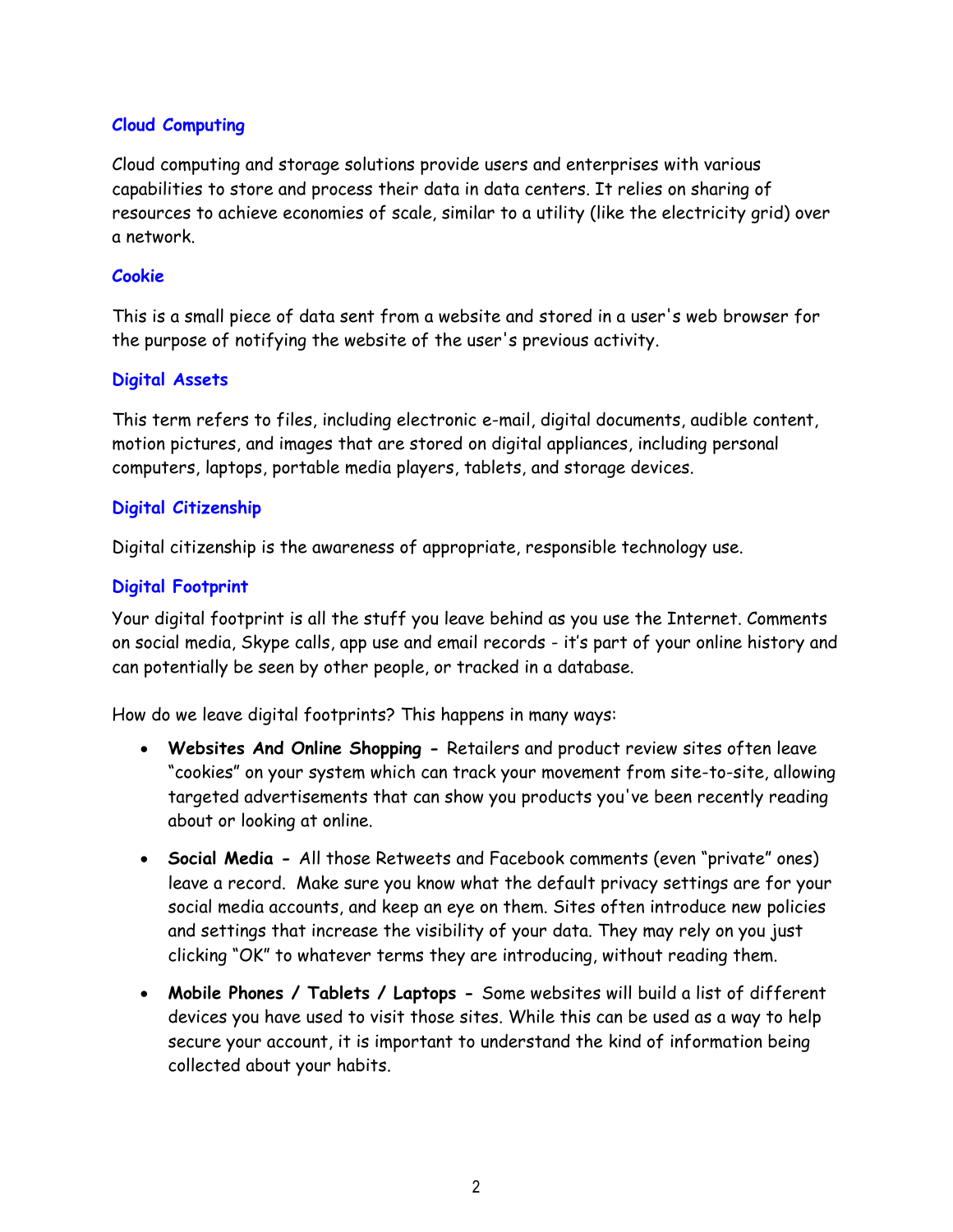#### **Digital Divide**

Originally, the term referred to inequalities between individuals, businesses, and geographic areas which had different access and competencies with technology. Today, it more and more has come to mean the gap that separates the **consumers** of content on the internet from the **producers** of content. For example, you have a very different understanding of television depending upon whether you are **making** a TV show or just **watching** one.

#### **Digital Natives**

These are people who were born or brought up during the age of digital technology and are, therefore, supposedly familiar with computers and the Internet from an early age.

#### **Digital Immigrants**

These are people who were **not** born into the digital world but have, at some later point in their lives, become fascinated by and adopted many or most aspects of the new technology.

#### **Doxing**

The strategic "outing" of a person's real name, home address or other private information for the purpose of calling upon the general public to right a perceived wrong.

#### **Hacker**

This is someone who seeks and exploits weaknesses in a computer system.

#### **ICT**

This stands for **I**nformation and **C**ommunications **T**echnology. It is concerned with the **storage**, **retrieval**, **manipulation**, **transmission** or **receip**t of digital data and the way these different uses can work with each other.

#### **Listicle**

An article on the Internet presented in the form of a numbered or bullet-pointed list.

#### **LMS / Learning Management System**

It is a software application for the administration, documentation, tracking, reporting and delivery of e-learning education. Many students at universities and even in the public school system are using / enrolled in these programs to receive information, assignments and to submit work.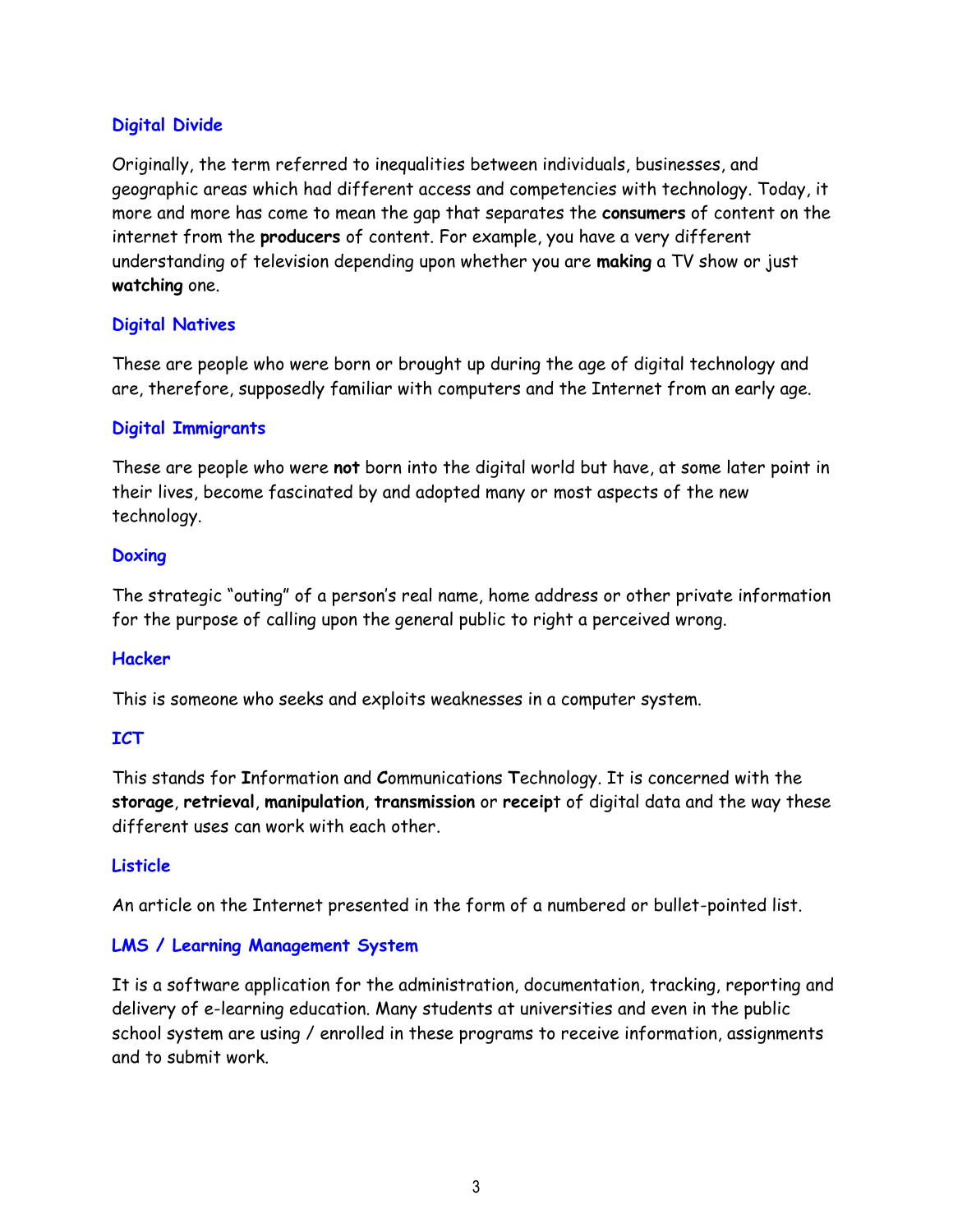#### **Malware**

Short for "malicious software," malware refers to software programs designed to damage or do other unwanted actions to a computer system.

#### **Netiquette**

Electronic standards of behaviour or conduct on-line.

#### **Personal Learning Network (PLN)**

Having a **PLN** is about making connections and building personal relationships with experts around the world. No matter where you are, there's always someone online available to answer questions, share their expertise, and simply chat about what's happening in their lives.

#### **Phishing**

This is the act of sending an e-mail to a user falsely claiming to be an established legitimate enterprise (like your bank) in an attempt to scam the user into surrendering private information that will be used for identity theft.

#### **Phubbing**

Ignoring the person in front of you in favour of your smartphone (from *phone & snubbing*)

#### **Public Domain**

Materials in the public domain are those whose [intellectual property](https://en.wikipedia.org/wiki/Intellectual_property) rights have expired, have been forfeited, or are inapplicable. That's why you can find all the works of Shakespeare on the Web for free.

#### **Social Media**

This refers to interactions among people in which they create, share, and exchange information and ideas in virtual communities and networks. The three largest examples would be **Facebook**, **Twitter** and **LinkedIn**.

#### **Spam**

Irrelevant or inappropriate messages sent on the Internet to a large number of recipients.

#### **Troll**

To be a troll is to make deliberately offensive or provocative online postings with the aim of upsetting someone or eliciting an angry response from them.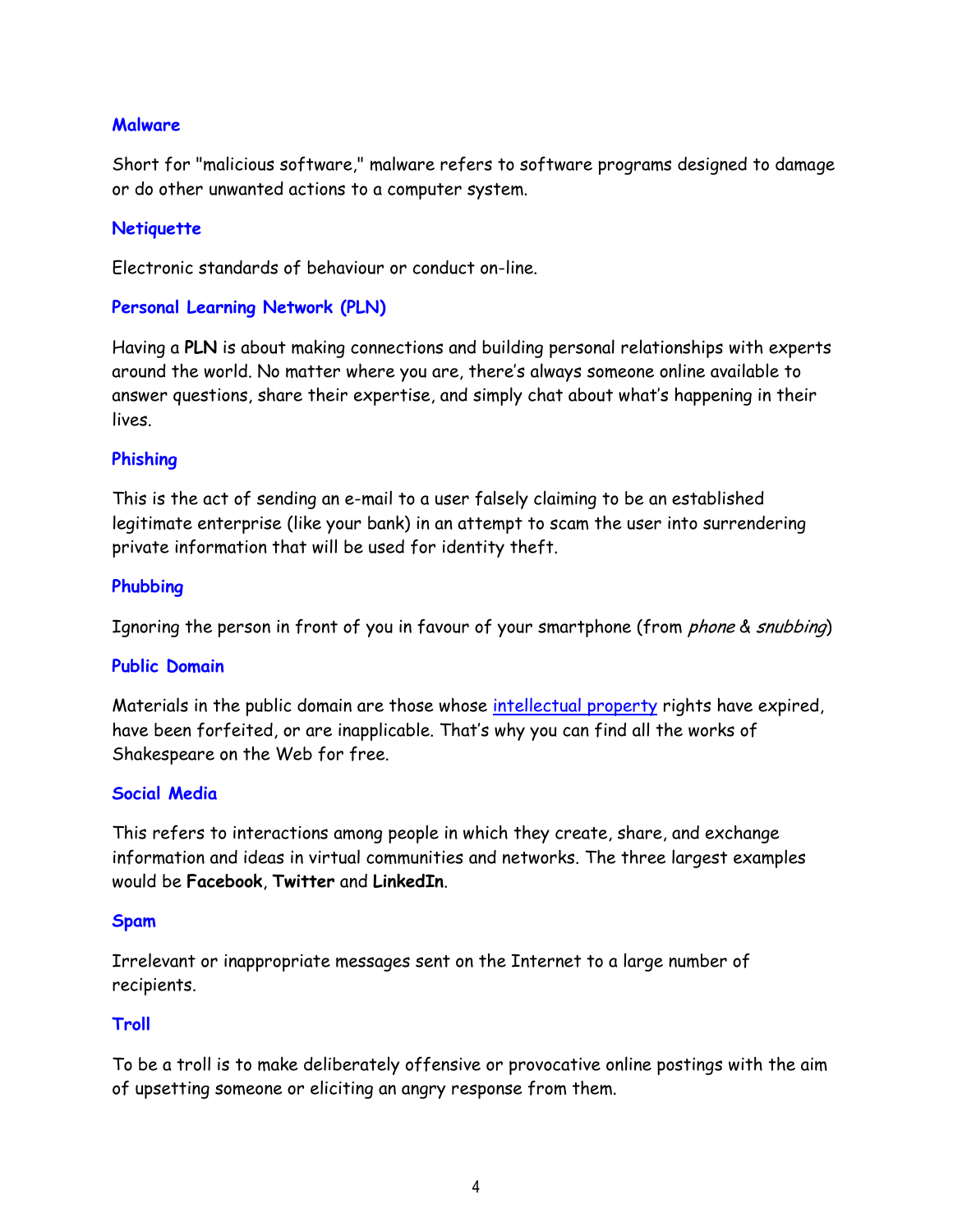| Class 1          |                                                                                | What does Digital Citizenship mean?                                                 |  |  |
|------------------|--------------------------------------------------------------------------------|-------------------------------------------------------------------------------------|--|--|
| Feb.             |                                                                                | We will look at the various responsibilities and opportunities of this new          |  |  |
| 23 <sup>rd</sup> |                                                                                | digital age, including netiquette (Louis C.K. hates cel phones), acceptable use     |  |  |
|                  |                                                                                | policies, bullying, digital commerce (eg. Kijiji), security, and privacy. The whole |  |  |
|                  |                                                                                | business of "phubbing" will be discussed (this word only appeared in 2012).         |  |  |
|                  |                                                                                | The Internet has been used to "dox" people whom hackers or trolls have              |  |  |
|                  |                                                                                | decided are to be dealt with by using what is the digital equivalent of mob         |  |  |
|                  | justice. This would include "Anonymous", the group that doxed KKK members      |                                                                                     |  |  |
|                  | in the US, and also the "Impact Team" that revealed information about users    |                                                                                     |  |  |
|                  | of Ashley Madison, the "cheaters" website. We will look at this and how it has |                                                                                     |  |  |
|                  | possibly aided and maybe hurt the people hackers purport to help. Dentist      |                                                                                     |  |  |
|                  | Walter Palmer, who killed a lion in Africa, had to go into hiding when people  |                                                                                     |  |  |
|                  |                                                                                | used information released on the Net to find and target his home.                   |  |  |
|                  | $\bullet$                                                                      | Use of Material from on-line.                                                       |  |  |
|                  |                                                                                | a) How do you know what material you can use legally from a search of               |  |  |
|                  |                                                                                | images, for example? How does one get materials you can legally use /               |  |  |
|                  |                                                                                | reproduce for free? The Creative Commons is a source of non-copyrighted             |  |  |
|                  |                                                                                | material, as is the open culture link. There are any other sources one may use      |  |  |
|                  |                                                                                | that are in what is known as the "public domain".                                   |  |  |
|                  |                                                                                | b) Also, there are hate sites out there that are in the business of                 |  |  |
|                  |                                                                                | deliberately smearing whole groups, whether they belong to a particular             |  |  |
|                  |                                                                                | religion, ethnic group, race or category (read sexual orientation, immigrants,      |  |  |
|                  |                                                                                | etc.). How does one deal with this, or is it just ignored?                          |  |  |
|                  | Examples of spam, phishing, and identity theft.<br>$\bullet$                   |                                                                                     |  |  |
|                  |                                                                                | We will look at real examples of these kinds of activities that occur on-line,      |  |  |
|                  |                                                                                | and show how one can protect oneself. This includes some of the famous              |  |  |
|                  |                                                                                | scams of which you may have heard and also identity theft attempts less             |  |  |
|                  |                                                                                | talked about but still fairly common.                                               |  |  |
|                  |                                                                                | Technology has no ethics. It can be used for good or bad purposes. Tips on          |  |  |
|                  |                                                                                | how to minimize your exposure to potentially harmful programs and ID theft          |  |  |
|                  |                                                                                | include:                                                                            |  |  |
|                  |                                                                                | a) not adding toolbars to your browser (get free recipes / other goodies!),         |  |  |
|                  |                                                                                | b) logging out of any websites before leaving your computer,                        |  |  |
|                  |                                                                                | c) not telling people when you are away from home on social media,                  |  |  |
|                  |                                                                                | d) not "friending" people unless you know them in real life, and                    |  |  |
|                  |                                                                                | e) not directly clicking on links provided in e-mails (enter the website address    |  |  |
|                  |                                                                                | in your browser on your own) as they could take you to a faked website. The         |  |  |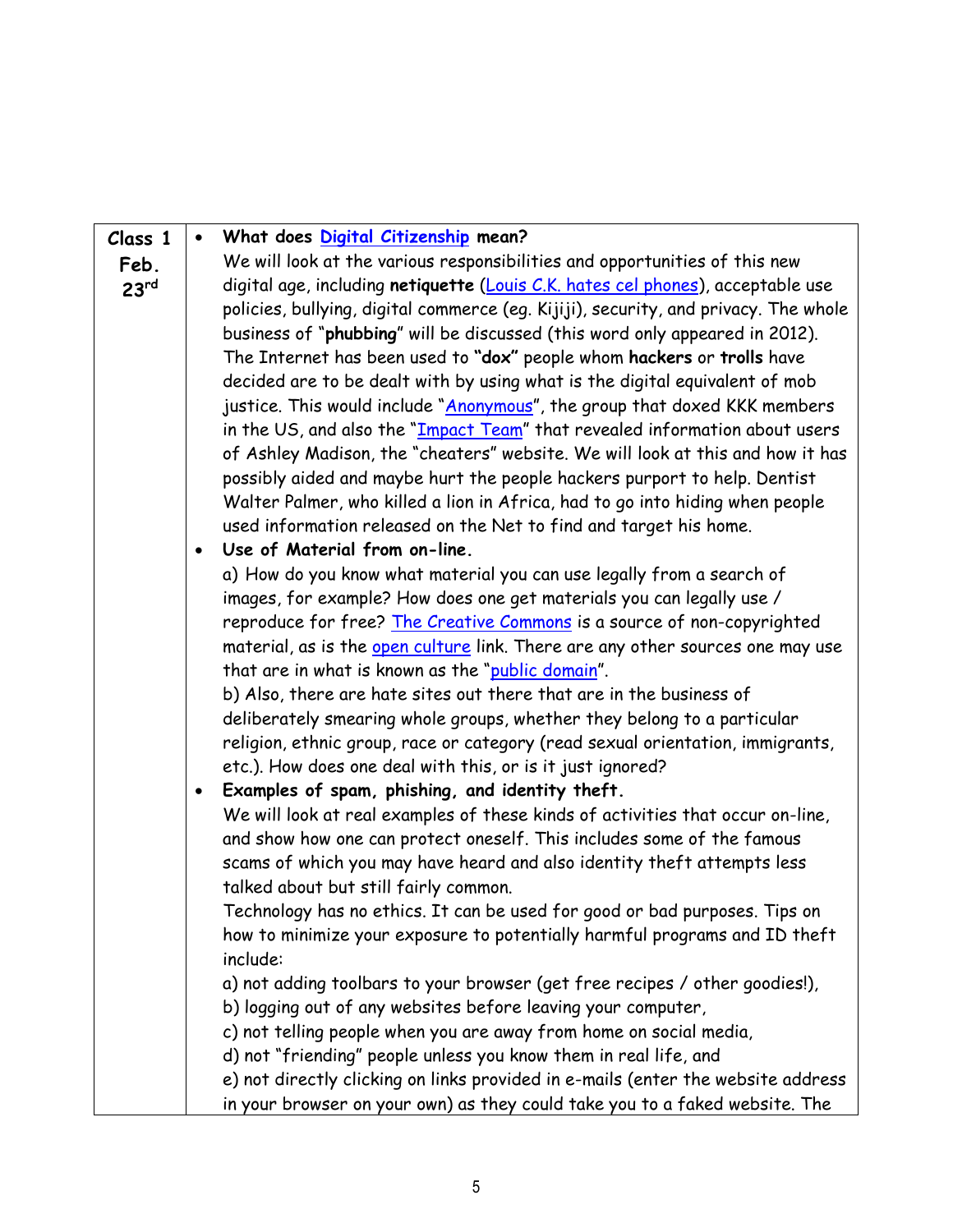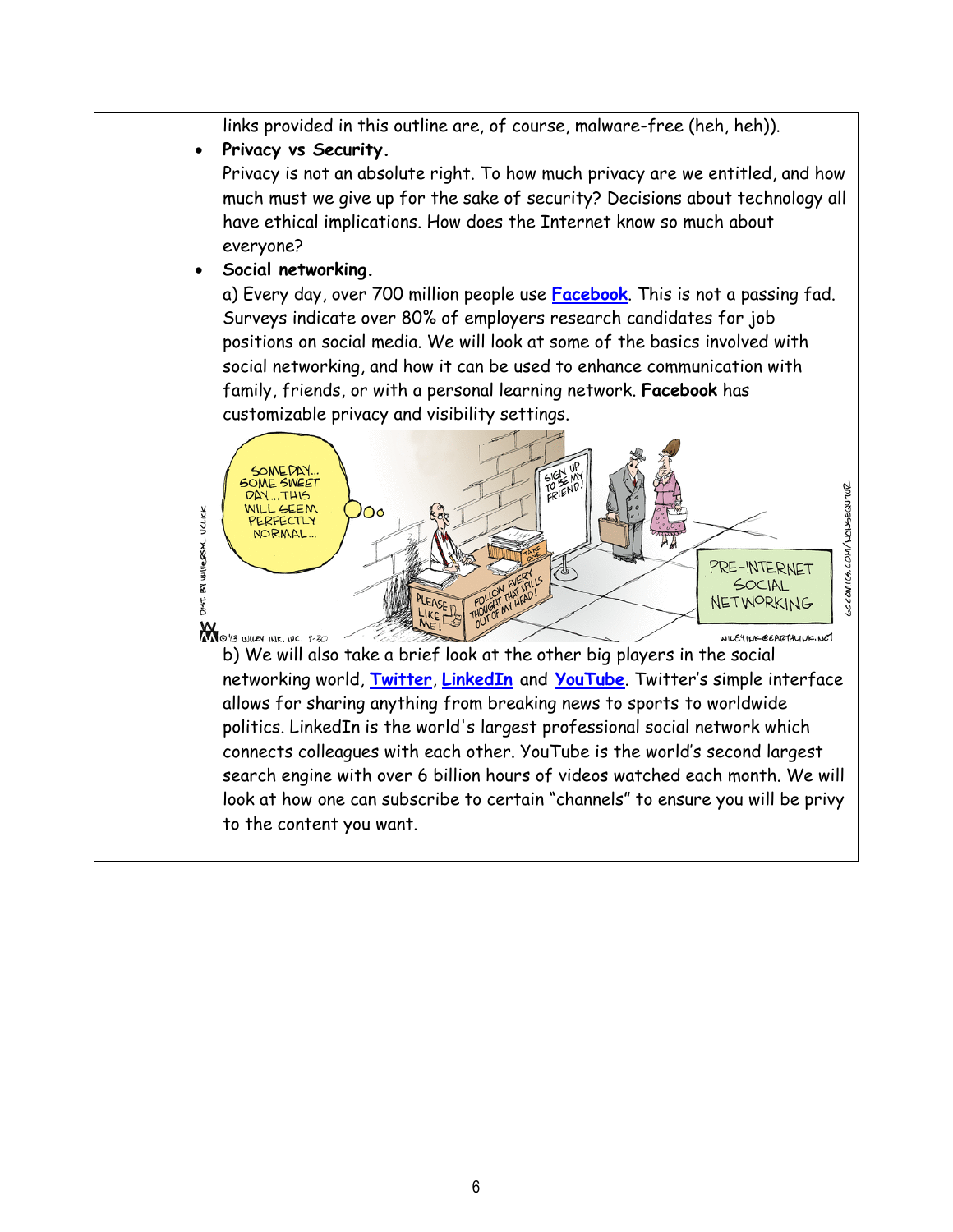| Class 2    | $\bullet$ | Converting files that you cannot read into ones you can.                                                                                                 |  |
|------------|-----------|----------------------------------------------------------------------------------------------------------------------------------------------------------|--|
| Mar. $1st$ |           | Ever get a file that you don't have the program for, so you cannot read it?                                                                              |  |
|            |           | There will be a demonstration of how a free site on line can be used to                                                                                  |  |
|            |           | convert most files (images, documents, music, movie and e-book formats)                                                                                  |  |
|            |           | from the original format to one that you can open.                                                                                                       |  |
|            | $\bullet$ | Shortening file names                                                                                                                                    |  |
|            |           | Saving and sharing materials online.                                                                                                                     |  |
|            |           | Using free services like Dropbox, Microsoft's One Drive, Apple's iCloud or                                                                               |  |
|            |           | Google's <b>Google Drive</b> , anyone can back up files to "the cloud" and / or share                                                                    |  |
|            |           | these files with others. This is very important if you want to share files that                                                                          |  |
|            |           | would choke an e-mail service (usually the maximum attachment allowed in e-                                                                              |  |
|            |           | mail is about is 20 MEG). At least one of these services will be demonstrated.                                                                           |  |
|            | $\bullet$ | Essentials of Electronic Gadgets that Nobody Bothers to Show You.                                                                                        |  |
|            |           | In this country, you need a license to do anything that might get you into                                                                               |  |
|            |           | trouble-like driving a car, owning a gun, or getting married. But when it                                                                                |  |
|            |           | comes to technology, you're on your own! The following tips will help you safely<br>and effectively use your computers.                                  |  |
|            |           | 1. Tap the space bar to scroll down one full screen on a Web page.                                                                                       |  |
|            |           | 2. Shift key + space bar = to scroll up again. Much more convenient than                                                                                 |  |
|            |           | groping for your mouse.                                                                                                                                  |  |
|            |           | 3. When you're filling in a form online, press the Tab key to jump from box                                                                              |  |
|            |           | to box. For a pop-up menu, just type the first letter of your province or                                                                                |  |
|            |           | country. Type that letter key repeatedly to cycle through the different                                                                                  |  |
|            |           | names that begin with that letter.                                                                                                                       |  |
|            |           | 4. For bigger text on a Web page, press Ctrl-plus repeatedly. Use Ctrl-                                                                                  |  |
|            |           | minus to make the text smaller again. On the Mac, use the $C$ key instead.                                                                               |  |
|            |           | That is, press $C_{-+}$ to make the text larger.                                                                                                         |  |
|            |           | 5. On a smartphone, end a sentence by tapping the Space key twice. That                                                                                  |  |
|            |           | shortcut creates a period, adds a space, and automatically capitalizes the                                                                               |  |
|            |           | next word you type. (Works on iPhone, Android, BlackBerry, and Windows                                                                                   |  |
|            |           | Phone.)                                                                                                                                                  |  |
|            |           | 6. To call somebody again, tap the Call button on the dialing pad. Doing that                                                                            |  |
|            |           | puts the most recently dialed number into the typing box, as though you'd                                                                                |  |
|            |           | just typed it out again. Now tap Call again to place the call. On a                                                                                      |  |
|            |           | smartphone, this trick summons the most recently dialed number.                                                                                          |  |
|            | ٠         | Effective ways to use Google.                                                                                                                            |  |
|            |           | There are many ways that Google can be used effectively besides the                                                                                      |  |
|            |           | standard one of just typing in a phrase in the Google box. We will explore                                                                               |  |
|            |           | many more ways to use it, including setting a timer, conversion (metric-<br>imperial), getting lyrics to your favourite songs, getting lists of books by |  |
|            |           | author's name, getting recipes for any dish and mapping directions between                                                                               |  |
|            |           |                                                                                                                                                          |  |